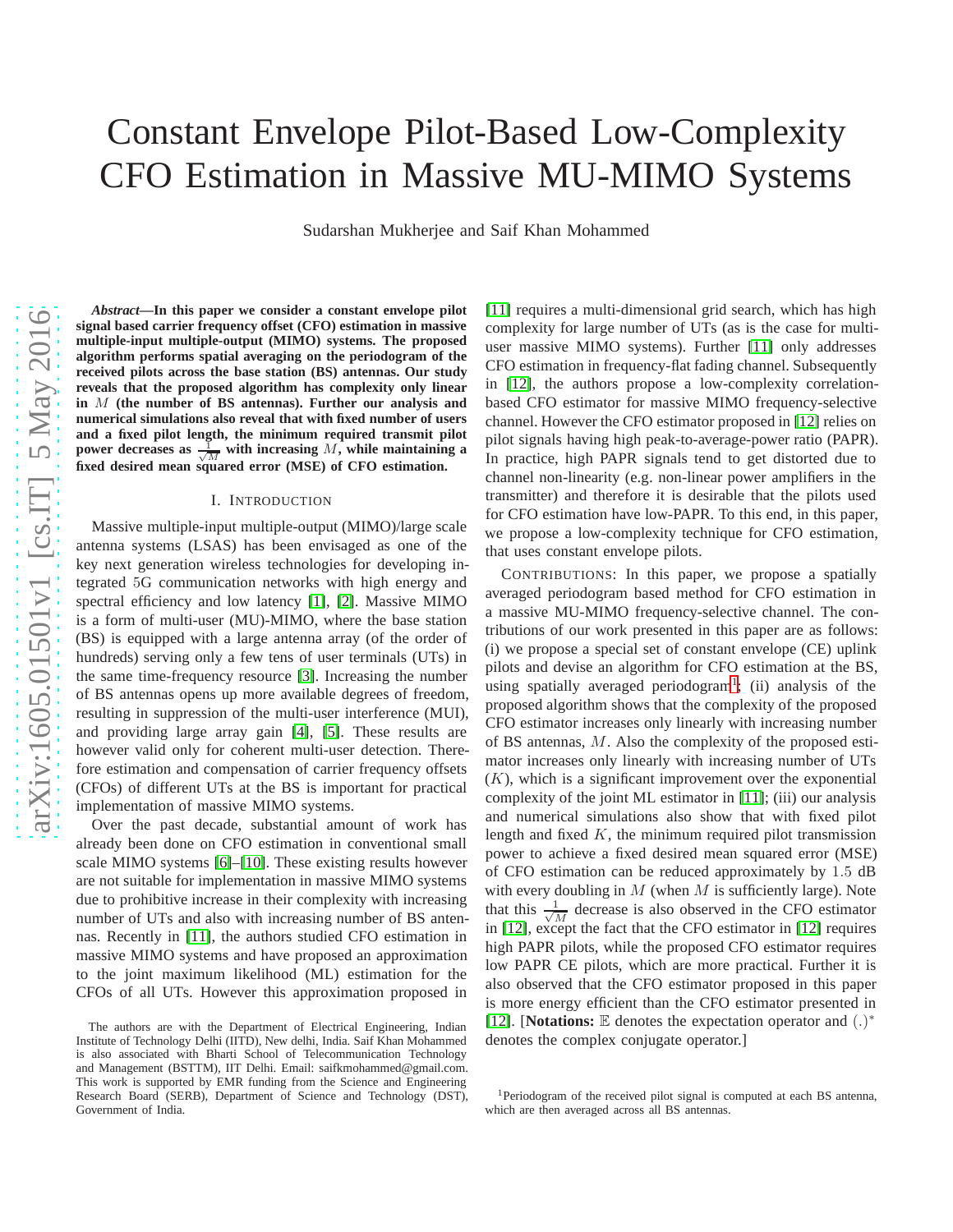<span id="page-1-0"></span>

Fig. 1 The communication strategy: CFO Estimation and Compensation and Data Communication. Here  $N_c$  is the duration of coherence interval and the UL slot for data communication is  $N_u$  channel uses long. The downlink slot for data communication is therefore of  $(N_c - N_u)$  channel uses.

## II. SYSTEM MODEL

Let us consider a single-cell time division duplexed (TDD) massive MIMO BS, equipped with  $M$  antennas, serving  $K$ single-antenna UTs in the same time-frequency resource. Since the uplink data transmitted by the UTs are coherently detected at the BS, synchronization of the carrier frequency between the BS and the UTs is required for coherent detection. To this end, we propose to perform CFO estimation at the BS in a special coherence slot of  $N_c$  channel uses (uplink (UL) plus downlink (DL)) prior to the UL data communication (see Fig. [1\)](#page-1-0). In this special slot, the UTs transmit pilots, which are used by the BS to perform CFO estimation. After the special coherence slot for CFO estimation, we have the data communication phase wherein the UTs transmit channel estimation pilots followed by the UL data. During this data transmission phase, the BS performs CFO compensation based on the acquired CFO estimates in the previous special coherence slot, followed by channel estimation and coherent multi-user detection. The special CFO estimation slot can be repeated every few coherence intervals, depending on how fast the CFOs change.

In [\[12\]](#page-4-8) the proposed CFO estimation technique required temporally separated high PAPR pilot sequences. Since high PAPR sequences are susceptible to channel distortions (e.g. non-linearity of the power amplifiers), thus resulting in degraded performance of the CFO estimator, it is desired to use a low PAPR sequence for CFO estimation in massive MIMO systems. In this paper, we propose constant envelope (CE) low-PAPR pilots, which are not separated in time. Specifically with K UTs, the k-th UT transmits the CE pilot  $p_k[t] = e^{j\frac{2\pi}{K}(k-1)t}$ ,  $k = 1, 2, ..., K$  and  $t = 0, 1, 2, ..., N - 1$ , where  $N \le N_c$  is the length of the pilot sequence. Assuming the channel from each UT to the BS to be frequency-selective with  $L$  memory taps, the pilot signal received at the  $m$ -th BS antenna at time t is given by  $2^2$  $2^2$ 

<span id="page-1-2"></span>
$$
r_m[t] = \sqrt{p_u} \sum_{q=1}^{K} \sum_{l=0}^{L-1} h_{mq}[l] e^{j[\frac{2\pi}{K}(q-1)(t-l) + \omega_q t]} + n_m[t]
$$

$$
= \sqrt{p_u} \sum_{q=1}^{K} H_{mq} e^{j[\frac{2\pi}{K}(q-1) + \omega_q]t} + n_m[t], \qquad (1)
$$

where  $H_{mq} \stackrel{\Delta}{=} \sum_{n=1}^{L-1} h_{mq}[l] e^{-j\frac{2\pi}{K}(q-1)l}$  and  $t = 0, 1, 2, ..., N-1$ 1. Here  $h_{mk}[l] \sim \mathcal{CN}(0, \sigma_{hkl}^2)$  is the channel gain coefficient from the single-antenna of the  $k$ -th UT to the  $m$ -th antenna of the BS at the *l*-th channel tap.  $\{\sigma_{hkl}^2\}$ ,  $(l = 0, 1, \ldots, L -$ 1;  $k = 1, 2, \ldots, K$ ) model the power delay profile (PDP) of the channel which is perfectly known at the BS. Also  $p_u$  is the average power transmitted by each UT. Note that  $\omega_q$  is the CFO corresponding to the q-th UT and  $n_m[t] \sim \mathcal{CN}(0, \sigma^2)$  is the complex baseband circular symmetric AWGN at the BS. Therefore from [\(1\)](#page-1-2) it is clear that the signal received at the BS is simply a sum of complex sinusoids with additive noise. Specifically the frequency of the sinusoid received from the *k*-th UT is  $\frac{2\pi}{K}(k-1) + \omega_k$ .

## *A. Low-complexity CFO Estimation using Spatially Averaged Periodogram*

An intuitive appealing solution to the CFO estimation problem for the above mentioned received pilots is to first obtain an estimate of the frequency of the sinusoid received at the BS from each UT. Since the true frequency of this received sinusoid from the k-th UT is  $\frac{2\pi}{K}(k-1) + \omega_k$  (see [\(1\)](#page-1-2)), an estimate of the CFO of the k-th UT (i.e.  $\hat{\omega}_k$ ) is simply the difference between the estimate of the received sinusoid frequency from the k-th UT and  $\frac{2\pi}{K}(k-1)$ . It is known that the non-linear least squares (NLS) method is the maximum likelihood joint estimator of the  $K$  received frequencies. However it has prohibitive complexity since the objective likelihood function has to be numerically maximized using multi-dimensional grid search in a K-dimensional space (see equation (12) in [\[11\]](#page-4-7)).

An attractive low-complexity alternative to the NLS is the periodogram method, where we simply compute the periodogram of the received signal and choose the location of the largest  $K$  peaks as the estimate of the  $K$  frequencies received at the BS from the  $K$  UTs (this reduces the search space from K-dimension to single dimension). However since the received signal power at each BS antenna is expected to be small, we firstly perform spatial averaging of the periodogram computed at each of the M BS antennas.

If all the CFOs are guaranteed to lie in the range  $[-\Delta_{\text{max}}, \Delta_{\text{max}}]$  (where  $\Delta_{\text{max}}$  is the maximum possible CFO for any UT), then the range of the received sinusoid frequency from the k-th UT would lie in the interval  $\left[\frac{2\pi}{K}(k-1)\right]$ 

<span id="page-1-1"></span><sup>&</sup>lt;sup>2</sup>A copy of the last  $(L-1)$  pilot symbols, i.e.,  $\{p_k[N-L+1], \cdots, p_k[N-\}$ 1]} is transmitted before  $\{p_k[0], p_k[1], \cdots, p_k[N-1]\}.$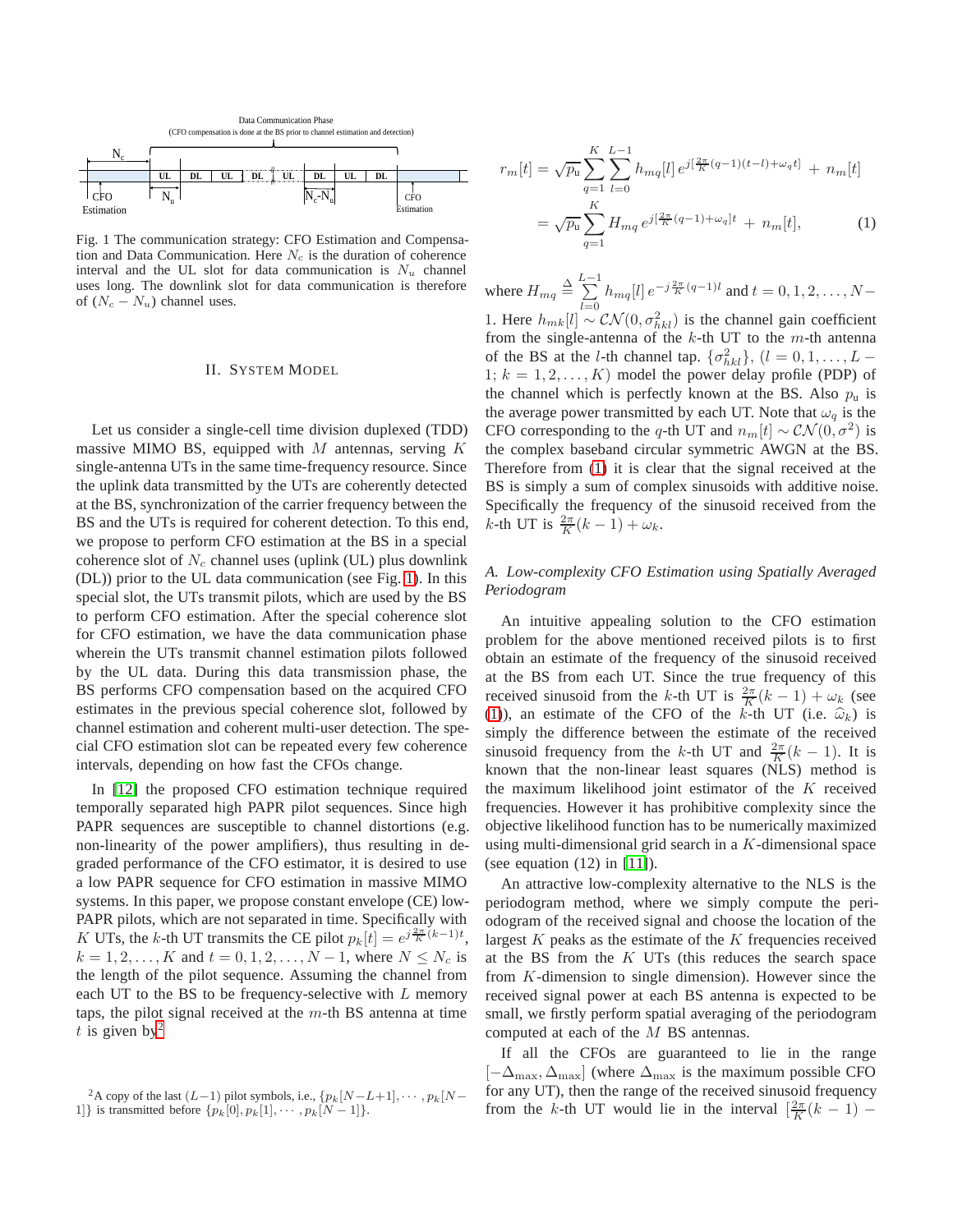$\Delta_{\text{max}}, \frac{2\pi}{K}(k-1) + \Delta_{\text{max}}$ . Since  $\Delta_{\text{max}} \ll \frac{\pi}{K}$  in practice<sup>[3](#page-2-0)</sup>, these intervals are non-overlapping. Hence instead of computing the periodogram over a fine grid in the entire interval  $[-\pi, \pi]$ , we compute the periodogram only in the interval  $\left[\frac{2\pi}{K}(k-1) - \Delta_{\text{max}}, \frac{2\pi}{K}(k-1) + \Delta_{\text{max}}\right], \ \ \forall \, k = 1, 2, \dots, K.$ For the  $k$ -th UT, the spatially averaged periodogram in the interval  $\left[\frac{2\pi}{K}(k-1) - \Delta_{\text{max}}, \frac{2\pi}{K}(k-1) + \Delta_{\text{max}}\right]$  is given by

$$
\Phi_k(\Omega) = \frac{1}{MN} \sum_{m=1}^M \left| \sum_{t=0}^{N-1} r_m[t] \, e^{-j\left[\frac{2\pi}{K}(k-1) + \Omega\right]t} \right|^2, \tag{2}
$$

where  $\Omega \in [-\Delta_{\text{max}}, \Delta_{\text{max}}]$ . The CFO estimate for the k-th UT is then given by

$$
\widehat{\omega}_{k,0} \stackrel{\Delta}{=} \arg\max_{\Omega \in [-\Delta_{\text{max}}, \Delta_{\text{max}}]} \Phi_k(\Omega). \tag{3}
$$

In [\(3\)](#page-2-1), the interval  $[-\Delta_{\text{max}}, \Delta_{\text{max}}]$  is not discrete and therefore in practice, we divide the range of  $\Omega$  into a set of discrete frequencies and compute the periodogram only at those specific frequencies. The proposed set of discrete frequencies is given by  $\Xi \triangleq {\Omega(i) \triangleq \frac{2\pi}{N^{\alpha}}i ||i| \leq T_0},$ where  $T_0 \triangleq \left[\frac{\Delta_{\text{max}}}{2\pi} N^{\alpha}\right]$ . Since the periodogram has a  $\mathcal{O}(1/N)$ resolution, we must have  $\alpha > 1$ . Therefore the proposed discrete CFO estimator for the  $k$ -th UT is given by

$$
\widehat{\omega}_k = \arg \max_{\Omega(i) \in \Xi} \Phi_k(\Omega(i)). \tag{4}
$$

The above proposed algorithm for CFO estimation is summarized in Algorithm [1](#page-2-2) at the bottom of the page.

<span id="page-2-0"></span><sup>3</sup> For a massive MIMO system with carrier frequency  $f_c = 2$  GHz, communication bandwidth 1 MHz and maximum frequency offset 0.1 PPM of  $f_c$  [\[13\]](#page-4-9), [\[14\]](#page-4-10), the maximum CFO is given by  $2\pi \times 2 \times 10^9 \times 0.1 \times 10^{-6} / 10^6 = \frac{\pi}{2500}$ .<br>Since in massive MIMO system, the number of UTs K is only of t of tens, we have  $\frac{\pi}{2500} \ll \frac{\pi}{K}$ . (A detailed discussion on the range and values of CFOs in massive MIMO system is provided in Remark 1 in [\[12\]](#page-4-8).)

**Algorithm 1:** CFO Estimation for the k-th UT Using Spatially Averaged Periodogram

<span id="page-2-2"></span>INPUT: 
$$
r_m[t]
$$
,  $t = 0, 1, ..., N - 1$  and  $m = 1, 2, ..., M$ ;  
\n
$$
\Xi = \{ \Omega(i) = \frac{2\pi}{N^{\alpha}} i \mid |i| \le T_0 \}, \text{ where}
$$
\n
$$
T_0 = \lceil \frac{\Delta_{\text{max}}}{2\pi} N^{\alpha} \rceil.
$$
\nOUTPUT:  $\hat{\omega}_k$  (CFO Estimate of the *k*-th UT).

$$
\widehat{\omega}_k = \arg \max_{\Omega(i) \in \Xi} \Phi_k(\Omega(i)),\tag{5}
$$

where

$$
\Phi_k(\Omega(i)) = \frac{1}{MN} \sum_{m=1}^M \Big| \sum_{t=0}^{N-1} r_m[t] \, e^{-j\left[\frac{2\pi}{K}(k-1) + \Omega(i)\right]t} \Big|^2. \tag{6}
$$

<span id="page-2-5"></span>

<span id="page-2-1"></span>Fig. 2 Plot of the variation in MSE of CFO estimation with  $\alpha$  for a fixed  $M = 80$ ,  $K = 10$  and  $\gamma = -10$  dB, with  $N = 800, 1000$ respectively.

*Remark* 1*. (Optimal value of*  $\alpha$ ) From [\(5\)](#page-2-3) and [\(6\)](#page-2-4) it is clear that as  $\alpha$  increases, the resolution of the values of  $\Omega(i)$  would also increase, which in turn would improve the accuracy of the CFO estimate. However it is known that even with the NLS method only an  $\mathcal{O}(1/N^{3/2})$  accuracy can be achieved [\[6\]](#page-4-5). Therefore it is expected that the improvement in the proposed CFO estimate with increasing  $\alpha$  would become negligible when  $\alpha \geq 3/2$ .

The above conclusion is verified from Fig. [2.](#page-2-5) In Fig. [2](#page-2-5) we plot the achievable ergodic MSE (numerically computed) versus  $\alpha$  for a fixed SNR  $\gamma \triangleq \frac{p_u}{\sigma^2} = -10$  dB,  $M = 80$ ,  $K = 10$  and  $N = 800, 1000$  respectively. The study shows that in the region  $\alpha < 3/2$ , the MSE performance improves rapidly with increasing  $\alpha$ . However when  $\alpha \geq 3/2$ , the decrease in the MSE becomes negligible irrespective of the value of N. Since the complexity would increase with increasing  $\alpha$  (see Algorithm [1\)](#page-2-2), it therefore appears that  $\alpha = 3/2$  achieves a good trade-off between the MSE performance and complexity of the proposed CFO estimator.  $\Box$ 

<span id="page-2-4"></span><span id="page-2-3"></span>*Remark* 2*. (Computational Complexity)* From [\(6\)](#page-2-4) we note that the total number of operations required to compute  $\Phi_k(\Omega(i))$ is  $\mathcal{O}(MN)$ . From [\(5\)](#page-2-3) it is clear that for each user we need to compute  $\Phi_k(\Omega(i))$  for  $i = -T_0, -T_0 + 1, \ldots, T_0$ , where  $T_0 = \left[\frac{\Delta_{\text{max}}}{2\pi} N^{3/2}\right]$ . Hence the total complexity of the proposed CFO estimator is  $\mathcal{O}(NKM)^{3/2}$ , i.e., a per-channel use complexity of  $\mathcal{O}(KMN^{3/2})$ . Note that the proposed CFO estimator has a complexity only linear in  $M$ , i.e., the computational complexity increases linearly with  $M$  which is same as the complexity of the low-complexity high-PAPR pilot-based CFO estimator presented in [\[12\]](#page-4-8). Further we also observe that the complexity of the proposed estimator increases only linearly with  $K$ , which is significantly better compared to the exponential increase in complexity observed in the maximum likelihood joint CFO estimator in [\[11\]](#page-4-7).□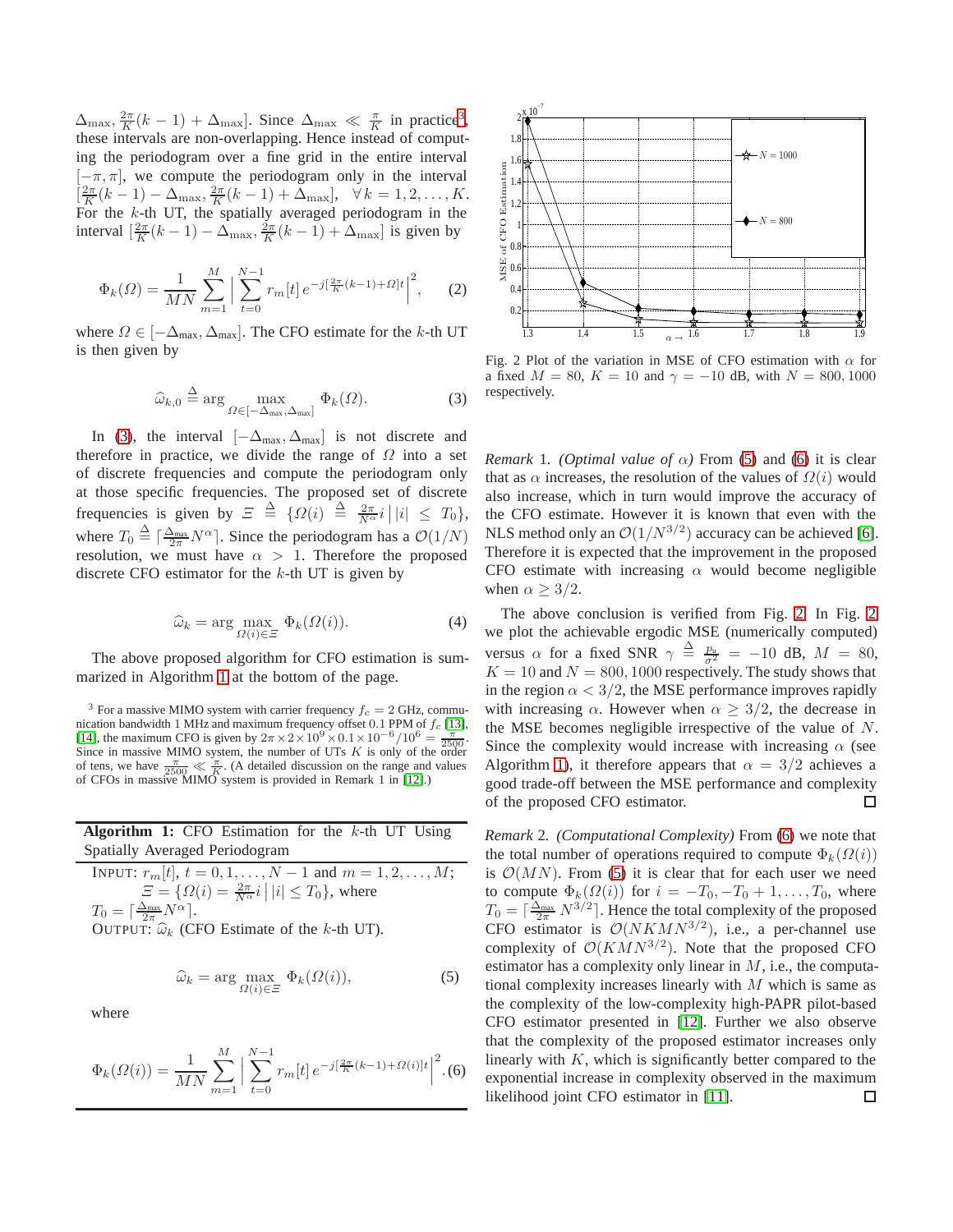## III. IMPACT OF THE NUMBER OF BS ANTENNAS ON THE CFO ESTIMATION ERROR

In the following we analyze the impact of the number of BS antennas, M, on the CFO estimation error for a fixed number of UTs,  $K$  and a fixed length of pilot sequence  $N$ . We start with studying the expression in the R.H.S. of  $(6)$ :

$$
\frac{1}{p_{\rm u}} \Phi_k(\Omega(i)) = \frac{1}{M N p_{\rm u}} \sum_{m=1}^M \Big| \sum_{t=0}^{N-1} r_m[t] e^{-j\left[\frac{2\pi}{K}(k-1) + \Omega(i)\right]t} \Big|^2
$$
  

$$
\stackrel{\text{(a)}}{=} \frac{1}{M N p_{\rm u}} \sum_{m=1}^M \Big| \sum_{t=0}^{N-1} \Big( \sum_{q=1}^K \sqrt{p_{\rm u}} H_{mq} e^{j\omega_{qki}t} + \widetilde{n}_{mki}[t] \Big) \Big|^2, \text{(7)}
$$

where  $\omega_{qki} \triangleq \frac{2\pi}{K}(q-k) + (\omega_q - \Omega(i))$ . Here step  $(a)$ follows from the expression of  $r_m[t]$  in [\(1\)](#page-1-2). Also  $\widetilde{n}_{mki}[t] \triangleq$  $n_m[t]e^{-j[\frac{2\pi}{K}(k-1)+\Omega(t)]t} \sim \mathcal{CN}(0,\sigma^2)$ , since  $n_m[t]$  is circular symmetric. Expanding the expression in the R.H.S. of [\(7\)](#page-3-0), we further have

$$
\frac{1}{p_u} \Phi_k(\Omega(i)) \stackrel{\text{(a)}}{=} \frac{1}{Mp_u} \sum_{m=1}^M \left| \sqrt{p_u} \sum_{q=1}^K H_{mq} A_k(\omega_q, \Omega(i)) + w_{mki} \right|^2
$$
\n
$$
= \underbrace{\frac{1}{M} \sum_{m=1}^M \frac{|w_{mki}|^2}{p_u} + \frac{2}{M} \Re \Big[ \sum_{m=1}^M \frac{w_{mki}^*}{\sqrt{p_u}} \sum_{q=1}^K H_{mq} A_k(\omega_q, \Omega(i)) \Big]}_{\triangleq T_1}
$$
\n
$$
+ \underbrace{\frac{1}{M} \sum_{m=1}^M \sum_{q_1=1}^K \sum_{q_2=1}^K H_{mq_1} H_{mq_2}^* A_k(\omega_{q_1}, \Omega(i)) A_k^*(\omega_{q_2}, \Omega(i))}_{\triangleq T_3}, \text{(8)}
$$

where in step (a) we have  $w_{mki} \triangleq \frac{1}{\sqrt{2}}$ N  $\sum_{i=1}^{N-1}$  $\sum_{t=0} \widetilde{n}_{mki}[t] \sim$  $\mathcal{CN}(0, \sigma^2)$  (from the central limit theorem) and  $A_k(\omega_q, \Omega(i))$   $\triangleq$   $\frac{1}{\sqrt{2}}$ N  $\sum_{i=1}^{N-1}$  $\sum_{t=0} e^{j\omega_{qki}t} =$ 

√ 1 N  $\frac{\sin(N\omega_{qki}/2)}{\sin(\omega_{qki}/2)}e^{-j(\frac{N-1}{2})\omega_{qki}}$ . It is expected that the mean squared error (MSE) of CFO estimation, defined as  $\mathbb{E}[(\hat{\omega}_k - \omega_k)^2]$  would depend on the variance of  $\Phi_k(\Omega(i))$ , which is nothing but the sum of the variances of the terms  $T_1, T_2$  and  $T_3$  in [\(8\)](#page-3-1) (since  $T_i - \mathbb{E}[T_i], i = 1, 2, 3$  are all uncorrelated). The mean and variances of the terms  $T_1$ ,  $T_2$ and  $T_3$  are summarized in Table [I.](#page-3-2) Using the expressions in Table [I](#page-3-2) we now study the impact of the number of BS antennas, M on the MSE of CFO estimation.

<span id="page-3-3"></span>*Remark* 3*. (Impact of the Number of BS Antennas)* From Table [I](#page-3-2) note that the variances of all three terms,  $T_1$ ,  $T_2$ and  $T_3$  decrease with the increasing number of BS antennas,  $M$ , provided all other system parameters (the pilot length  $N$ , number of UTs K and transmit SNR  $\gamma$ ) are fixed. From [\(8\)](#page-3-1) it is also clear that this reduction in MSE is due to the spatial averaging of the periodogram. At the same time, decreasing  $\gamma$ (fixed  $M, N, K$ ) would however increase the MSE. Therefore

we are interested in finding the rate at which  $\gamma$  can be reduced with increasing M (fixed N and K) while maintaining a fixed desired MSE of the proposed CFO estimator. From Table [I](#page-3-2) it is clear that the variance of  $T_1$  is proportional to  $\frac{1}{M\gamma^2}$  and the variance of  $T_2$  is  $\propto \frac{1}{M\gamma}$  (fixed N and K). Note that the variance of  $T_3$  does not depend on  $\gamma$ . Therefore it appears that with increasing  $M$  and (fixed  $N$ ,  $K$ ) and a fixed desired MSE of CFO estimation we can reduce  $\gamma$  no faster than  $\frac{1}{\sqrt{2}}$  $\frac{1}{M}$ , i.e., for every doubling in  $M$ ,  $\gamma$  can be reduced approximately by 1.5 dB when  $M$  is sufficiently large. This conjecture has been verified through exhaustive simulations (see Fig. [3\)](#page-4-11).  $\Box$ 

#### IV. NUMERICAL ANALYSIS AND DISCUSSIONS

<span id="page-3-0"></span>In this section through Monte-Carlo simulations, we present a comparative study of the performance of the proposed low-PAPR (constant envelope) pilot based CFO estimator with the high-PAPR pilot-based CFO estimation technique presented in [\[12\]](#page-4-8). For both estimators, we have used the following values for system parameters: operating carrier frequency  $f_c = 2$ GHz, communication bandwidth  $B_w = 1$  MHz, maximum delay spread of the channel  $T_d = 5 \mu s$  and the channel coherence time  $T_c = 1$  ms. The maximum CFO is taken to be 0.1 PPM of  $f_c$  (see also footnote [3\)](#page-2-0). Therefore we have  $\Delta_{\text{max}} = 2\pi \times 0.1 \times 10^{-6} \times \frac{f_c}{B_w} = \frac{\pi}{2500}$ . The CFO from each UT is modelled as a uniformly distributed random variable in the interval  $[-\Delta_{\text{max}}, \Delta_{\text{max}}]$ . Also, duration of the coherence interval  $N_c = T_c B_w = 1000$ ,  $L = T_d B_w = 5$ , number of UTs  $K = 10$  and the length of the pilot sequence  $N \leq N_c$ . Further the PDP is assumed to be the same for each UT and is given by  $\sigma_{hkl}^2 = 1/L$   $(l = 0, 1, \ldots, L-1$  and  $k = 1, 2, \ldots, K$ ).

<span id="page-3-1"></span>In Fig. [3,](#page-4-11) we plot the variation of the minimum required transmit SNR,  $\gamma$  for pilot transmission versus the number of BS antennas, M with fixed  $K = 10$  and  $N = 800, 1000$ respectively for a fixed desired MSE of CFO estimation  $\mathbb{E}[(\widehat{\omega}_k - \omega_k)^2] = 10^{-8}$ . From the figure it is clear that for sufficiently large M, the required  $\gamma$  to achieve MSE =  $10^{-8}$ decreases roughly by 1.5 dB with every doubling in  $M$  (note the reduction in  $\gamma$  from  $M = 160$  to  $M = 320$  for both  $N = 800, 1000$  scenarios). This supports our conclusion on the  $\mathcal{O}(\sqrt{M})$  gain in SNR with increasing M (see Remark [3\)](#page-3-3).

<span id="page-3-2"></span>TABLE I LIST OF VARIANCE AND MEAN OF  $T_i$ ,  $i = 1, 2, 3$ .

| Component | Variance                                                                                                                                                                                                                                                                                                                                                                          |
|-----------|-----------------------------------------------------------------------------------------------------------------------------------------------------------------------------------------------------------------------------------------------------------------------------------------------------------------------------------------------------------------------------------|
| $T_1$     | $\mathbb{E}[T_1] = \frac{1}{\gamma}, \qquad var(T_1) = \frac{1}{M\gamma^2}$                                                                                                                                                                                                                                                                                                       |
| $T_2$     | $\mathbb{E}[T_2] = 0, \, var(T_2) = \frac{2}{MN\gamma} \sum_{n=1}^{K} \beta_q \, \frac{\sin^2(\frac{N}{2}\omega_{qki})}{\sin^2(\frac{1}{2}\omega_{qki})}$                                                                                                                                                                                                                         |
|           | where $\beta_q = \sum \sigma_{hql}^2$ .                                                                                                                                                                                                                                                                                                                                           |
| $T_3$     | $\mathbb{E}[T_3] = \frac{1}{N} \sum_{q=1}^K \beta_q \sin^2\left(\frac{N}{2} \omega_{qki}\right) / \sin^2\left(\frac{1}{2} \omega_{qki}\right),$                                                                                                                                                                                                                                   |
|           | $var(T_3) {=} \sum\limits_{q_1 = 1}^K {\sum\limits_{q_2 = 1}^K {\frac{{{\beta _{q_1}{\beta _{q_2}}}}}{{M{N^2}}}} } \frac{{{\sin }^2}\left( {\frac{N}{2}{\omega _{q_1}}{_{ki}}} \right){\sin }^2}\left( {\frac{N}{2}{\omega _{q_2}}{_{ki}}} \right)}{{\sin }^2}\left( {\frac{1}{2}{\omega _{q_1}}{_{ki}}} \right){\sin }^2}\left( {\frac{1}{2}{\omega _{q_2}^{}\{_{ki}}} \right)}$ |